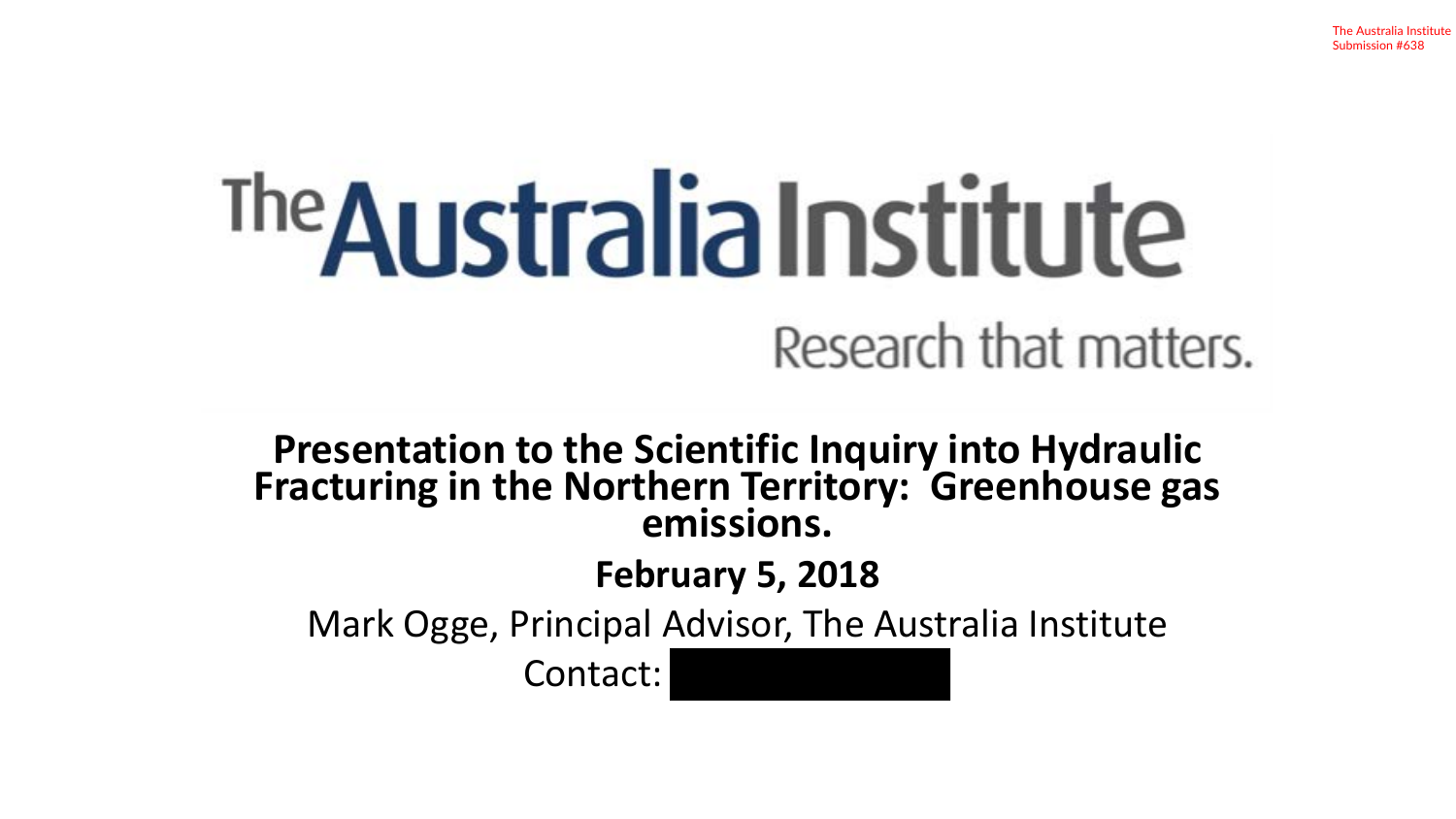## The **Australia Institute**

Research that matters.

- Independent climate and energy research for over 20 years.
- Body of research on unconventional gas impacts over the last five years.
- Publish the National Emissions Audit.
- Climate and Energy program, continuing the work of The Climate Institute.
- Commissioned 2 reports from University of Melbourne, on methane emissions cited in the DFR.
	- Forcey and Leffluer (2016), Review of Methane emissions from unconventional gas in Australia, MEI/ UoM.
	- Laffleuer (2016), The risk of migratory emissions from QLD CSG. MEI/ UoM.
- Submission on economic impacts to Inquiry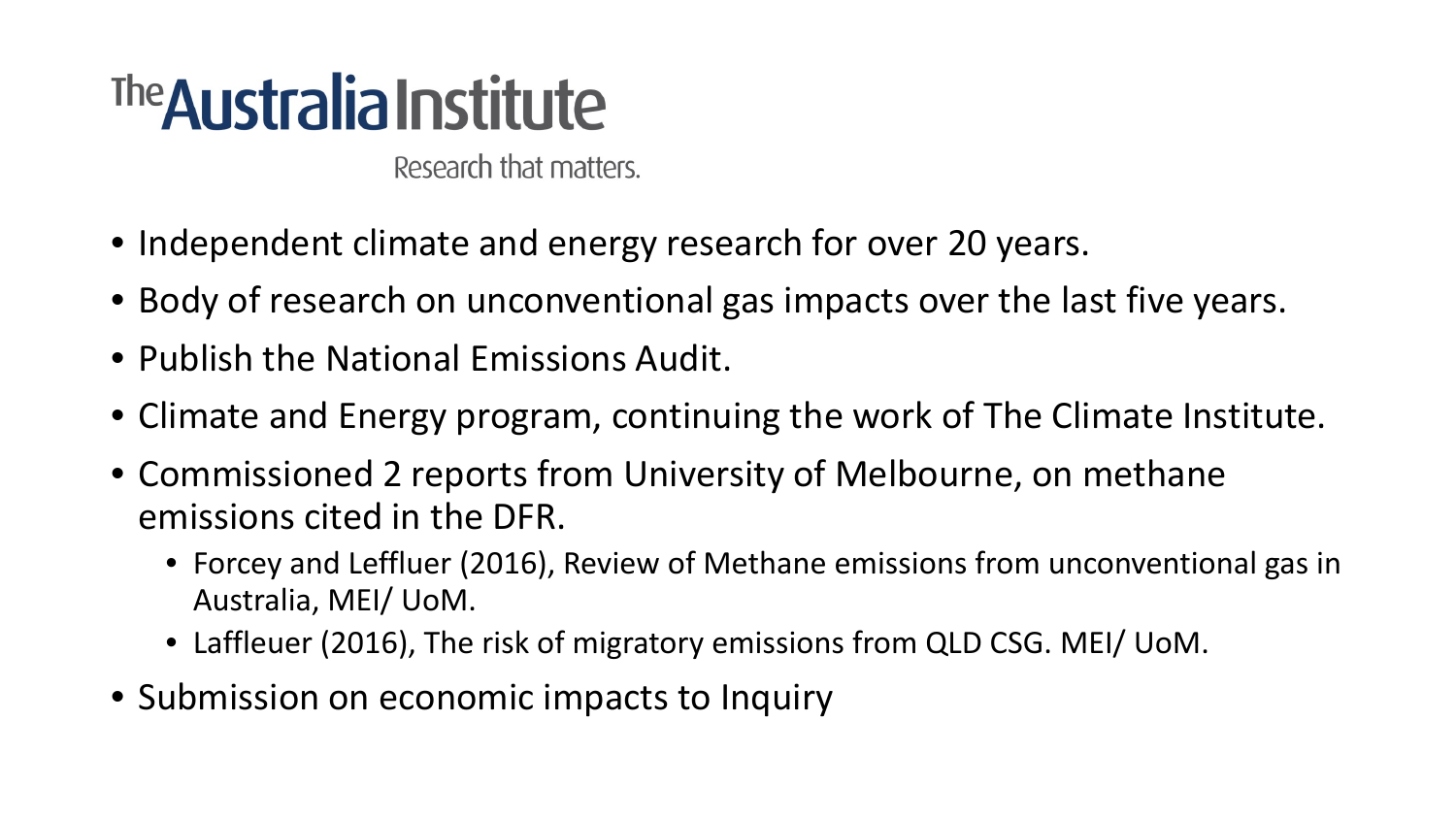## Ian Dunlop,

"… in addressing the potential impact of NT fracking on global and regional climate change, it is fundamentally flawed, as it ignores the systemic existential risk which is now being locked in by global climate inaction, none more so than in Australia"

"…To suggest that the development of a major shale gas hydraulic fracturing industry in the NT would have negligible impact on global climate warming, and that the associated emissions, whether fugitive or life cycle, represent a medium risk of low consequences, demonstrates a serious failure to understand the existential nature of climate change risk, and its potentially catastrophic impact on the NT, Australia and humanity in general."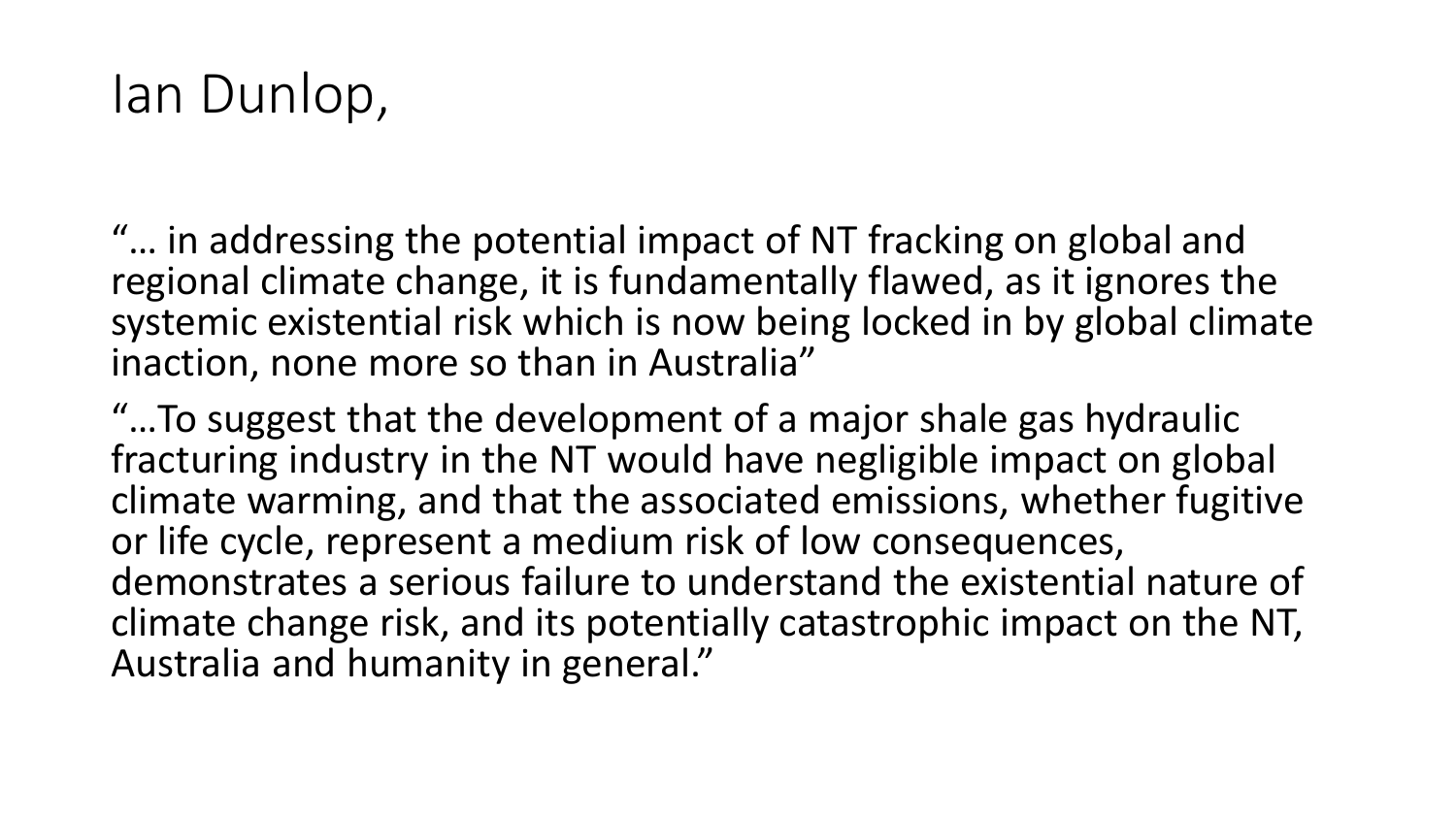"…the 'shale gale' gas revolution turned the US from an energy importer into an energy exporter." ….Inquiry report P 5

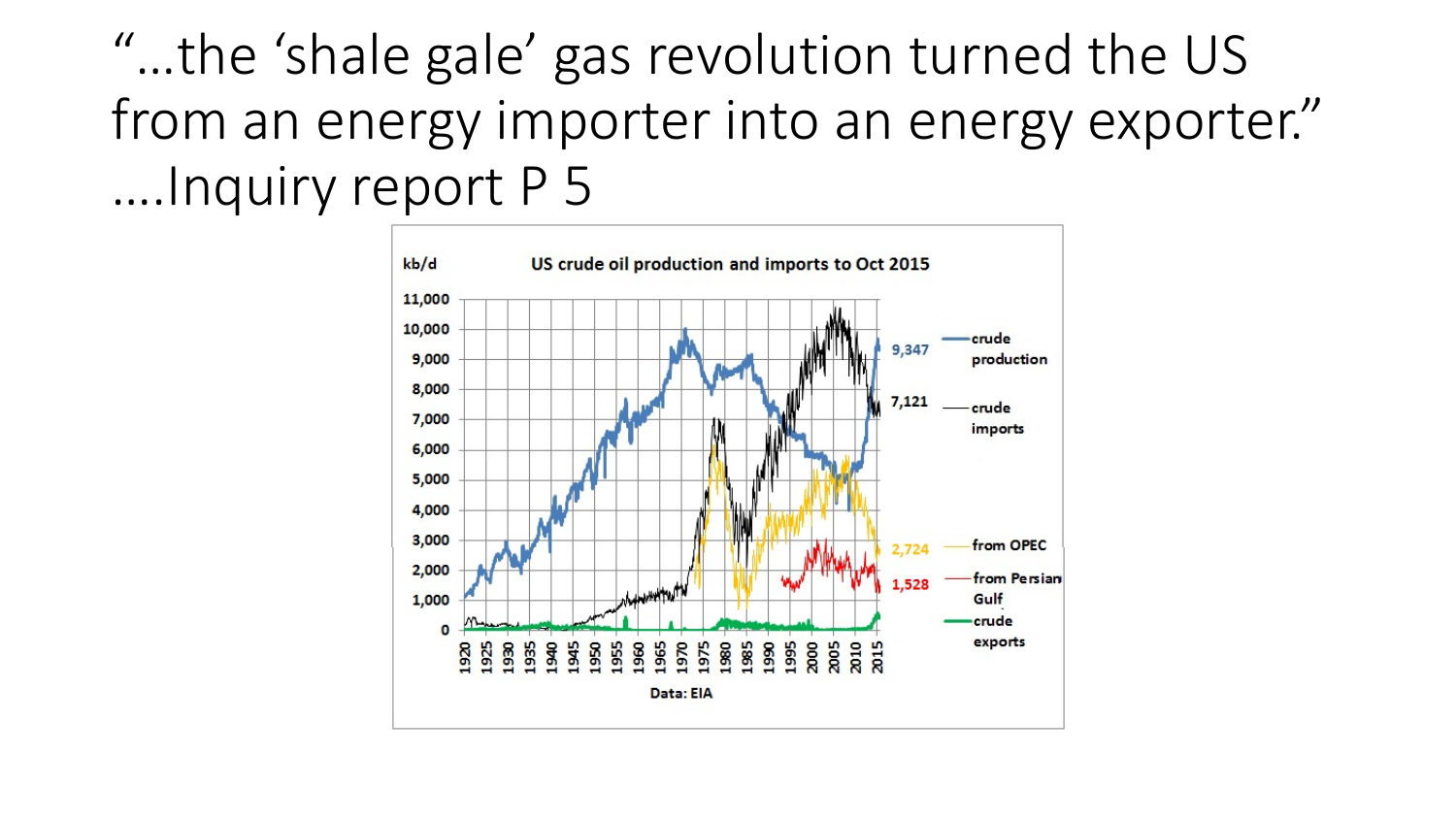"Shale gas is a form of natural gas and is an important source of energy in the Australian energy market." S. 9.9.1 ??

• Australian shale oil production is currently zero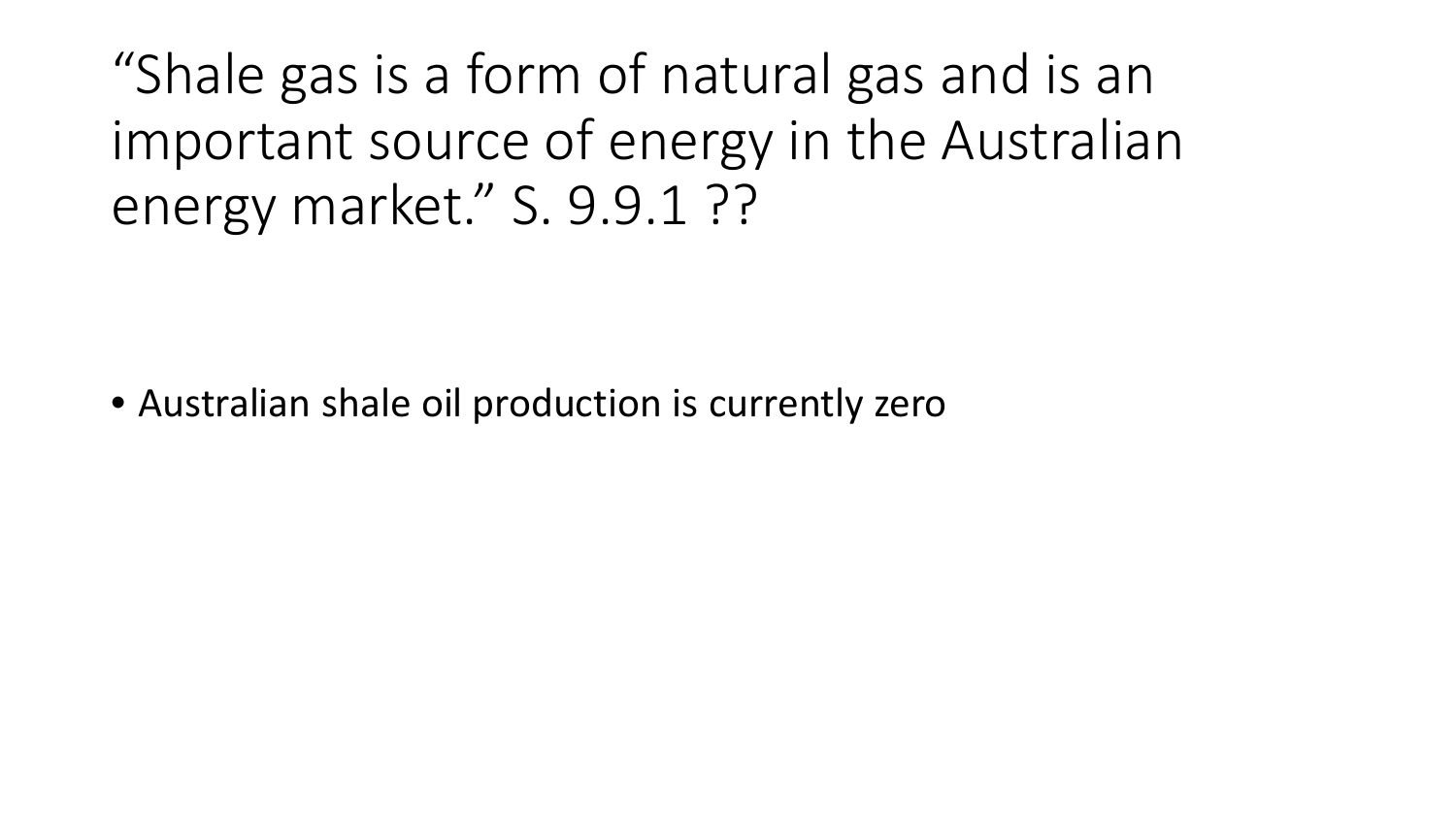World bank 4-5 degree warming "incompatible with an organised global community ",

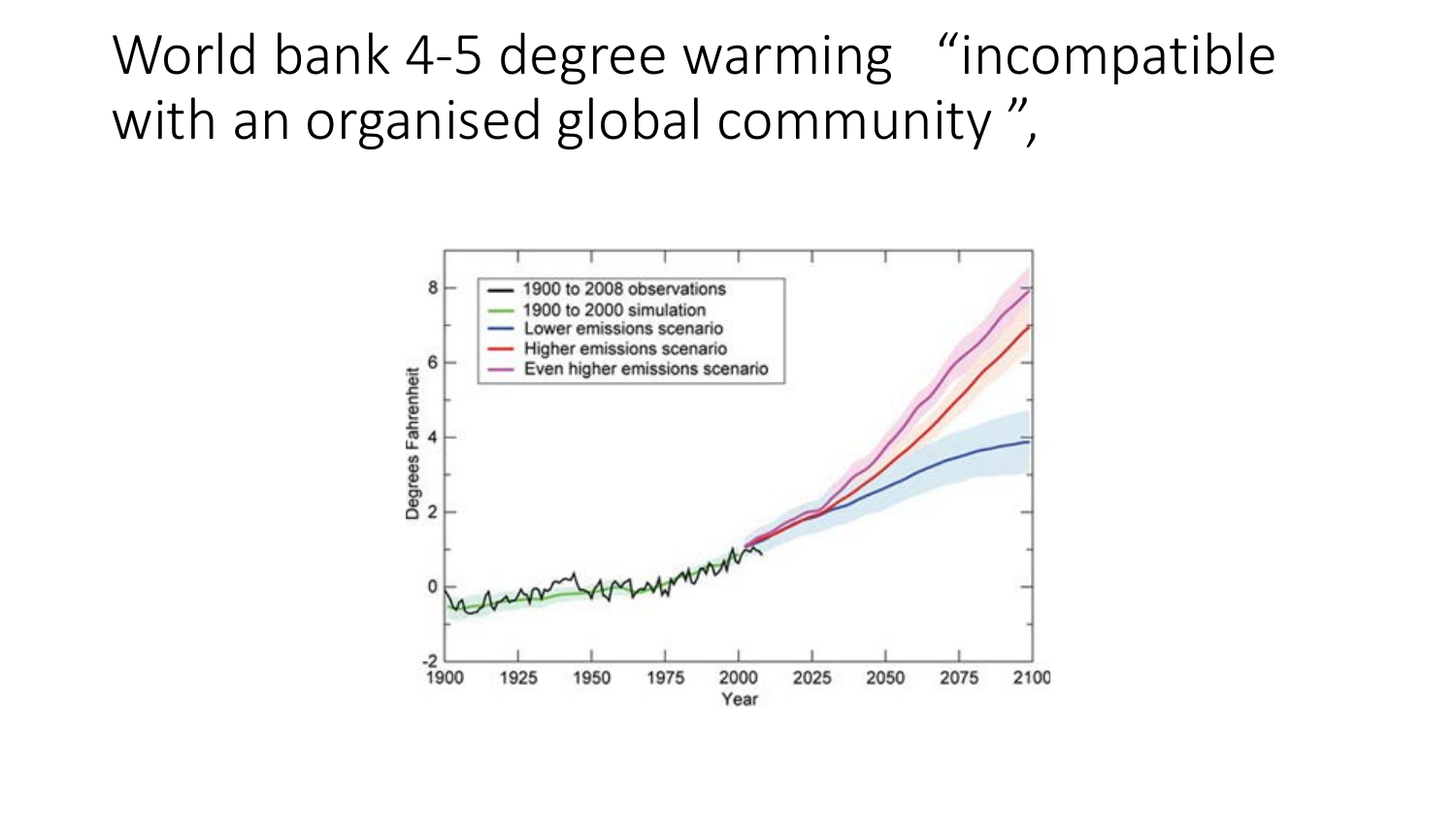## Global warming getting real in the NT

- Darwin days over 35 degrees C
- 2017 = 11
- 2070 = 308 (without global action to reduce emissions) [Australian Government 2017]
- Heatwaves kill more Australian than all other natural disasters combined. [Hughes et.al. 2016]

Hughes et.al. (2016): https://www.climatecouncil.org.au/silentkillerreport Australian Government: http://www.environment.gov.au/climate-change/climate-sciencedata/climate-science/impacts/nt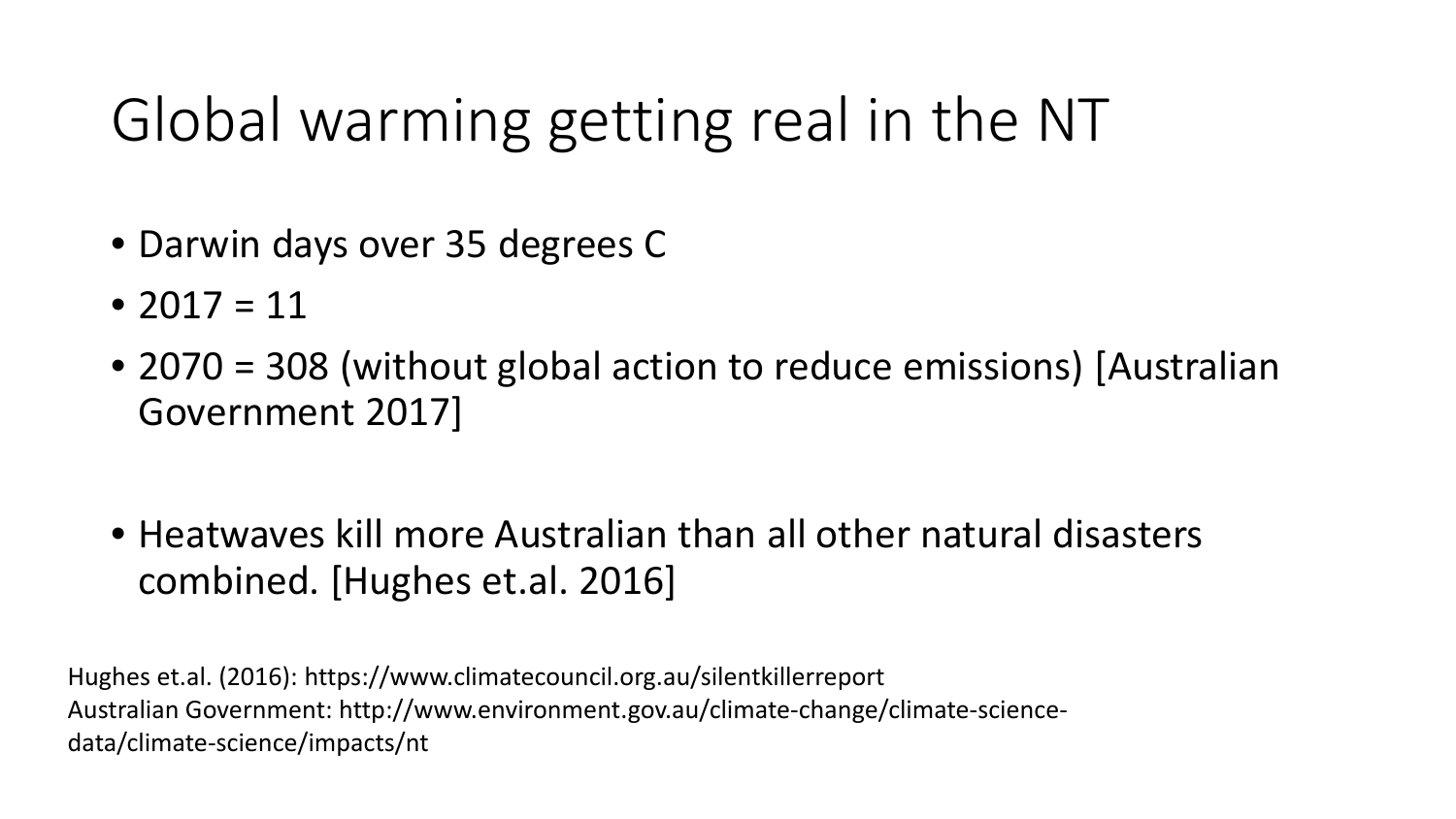Does the Inquiry really believe that increasing Australia's emissions by 5% *per gas field* is a "low consequence" ?

- *GHG emissions from any new onshore shale gas field in the NT (producing 1,000 TJ/day or 365 PJ/y) would contribute around 5% of Australian GHG emissions and on a global basis, 0.05% of global GHG emissions* [P9 Draft Final Report]
- *Consequence - low, given that GHG emissions (from any new shale gas field) will contribute a very low proportion of net global GHG emissions* [Risk Matrix P22 Appendix 4]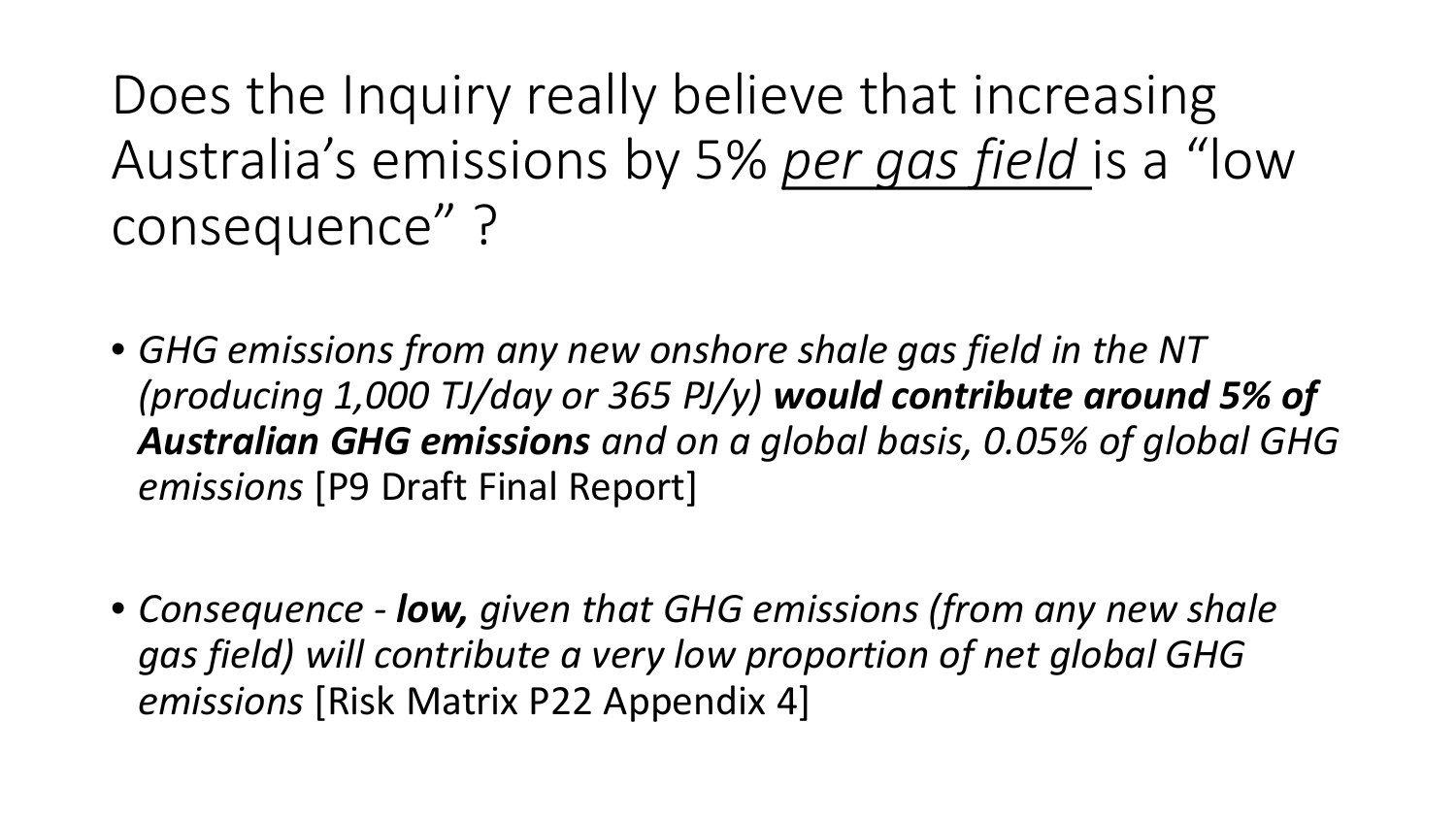## Australia's Paris Commitments

- 26 28% below 2005 levels by 2030
- Which industries does the Inquiry believe should shoulder the additional 5% emissions reduction to make room for each new gas field in the NT?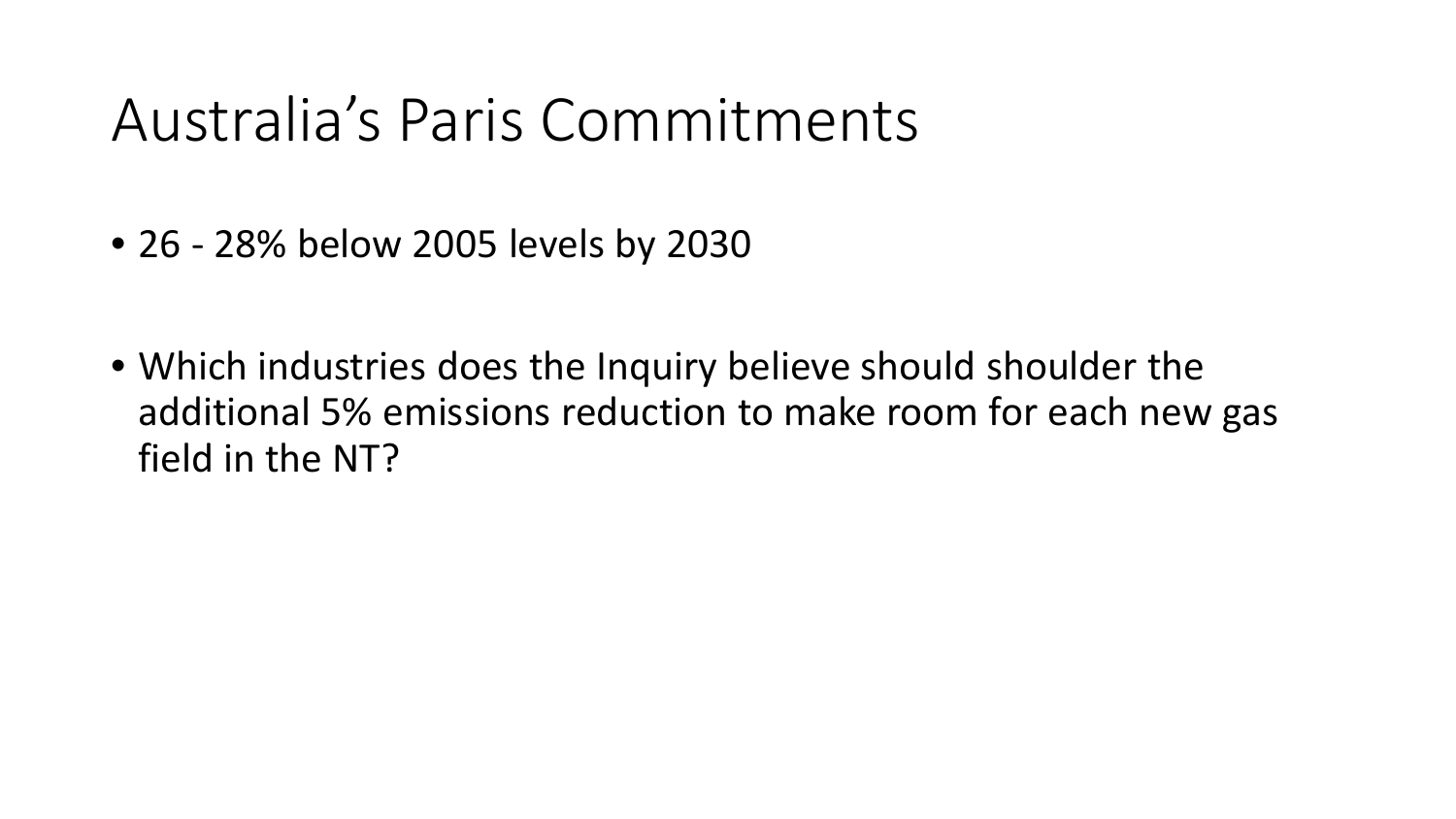## Does the Inquiry believe that emissions equivalent of 22 % of Australia's emissions is acceptable?

Table 9.4: Quantity of life cycle GHG emissions and comparison to the total GHG footprint for Australia.

| <b>Total gas production</b><br>TJ/day | <b>Location of emissions</b>          | Life cycle GHG<br>emissions <sup>148</sup> per year<br>Mt CO <sub>2</sub> e/y | <b>Proportion of Australia's</b><br>emissions for 2015 <sup>149</sup><br>% |
|---------------------------------------|---------------------------------------|-------------------------------------------------------------------------------|----------------------------------------------------------------------------|
|                                       | Based on a 100-year GWP $(=36)$       |                                                                               |                                                                            |
| $1,000^{150}$                         | Australia                             | 26.5                                                                          | 4.5                                                                        |
| 200                                   | Australia                             | 53                                                                            | 0.9                                                                        |
| $3.400^{151}$                         | Australia                             | 38.9                                                                          | 6.6                                                                        |
| $3.400^{152}$                         | Australia and overseas <sup>153</sup> | 98.8                                                                          |                                                                            |
|                                       | Based on a 20-year GWP $(= 87)$       |                                                                               |                                                                            |
| 1,000                                 | Australia                             | 31.6                                                                          | 39                                                                         |
| 200                                   | Australia                             | 6.3                                                                           | 0.8                                                                        |
| 3.400                                 | Australia                             | 56.2                                                                          | 7.0                                                                        |
| 3.400                                 | Australia and overseas                | 116.3                                                                         |                                                                            |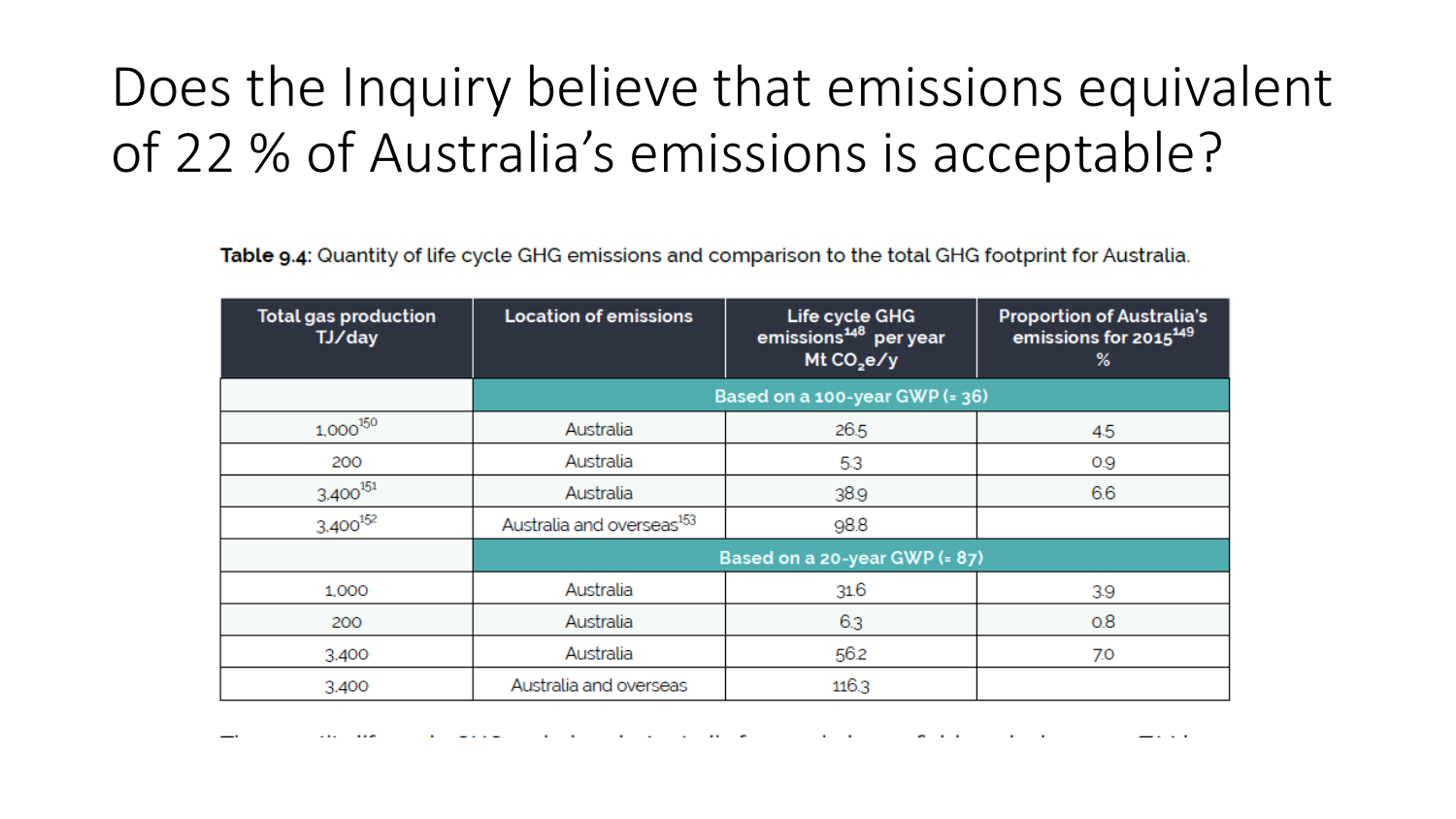## Terms of Reference

1. assess the scientific evidence to determine the nature and extent of the environmental impacts and risks, including the **cumulative impacts** and risks, associated with **hydraulic fracturing of unconventional reservoirs** and the Associated Activities in the Northern Territory.

- Why only one gas field?
- Why ignore shale oil?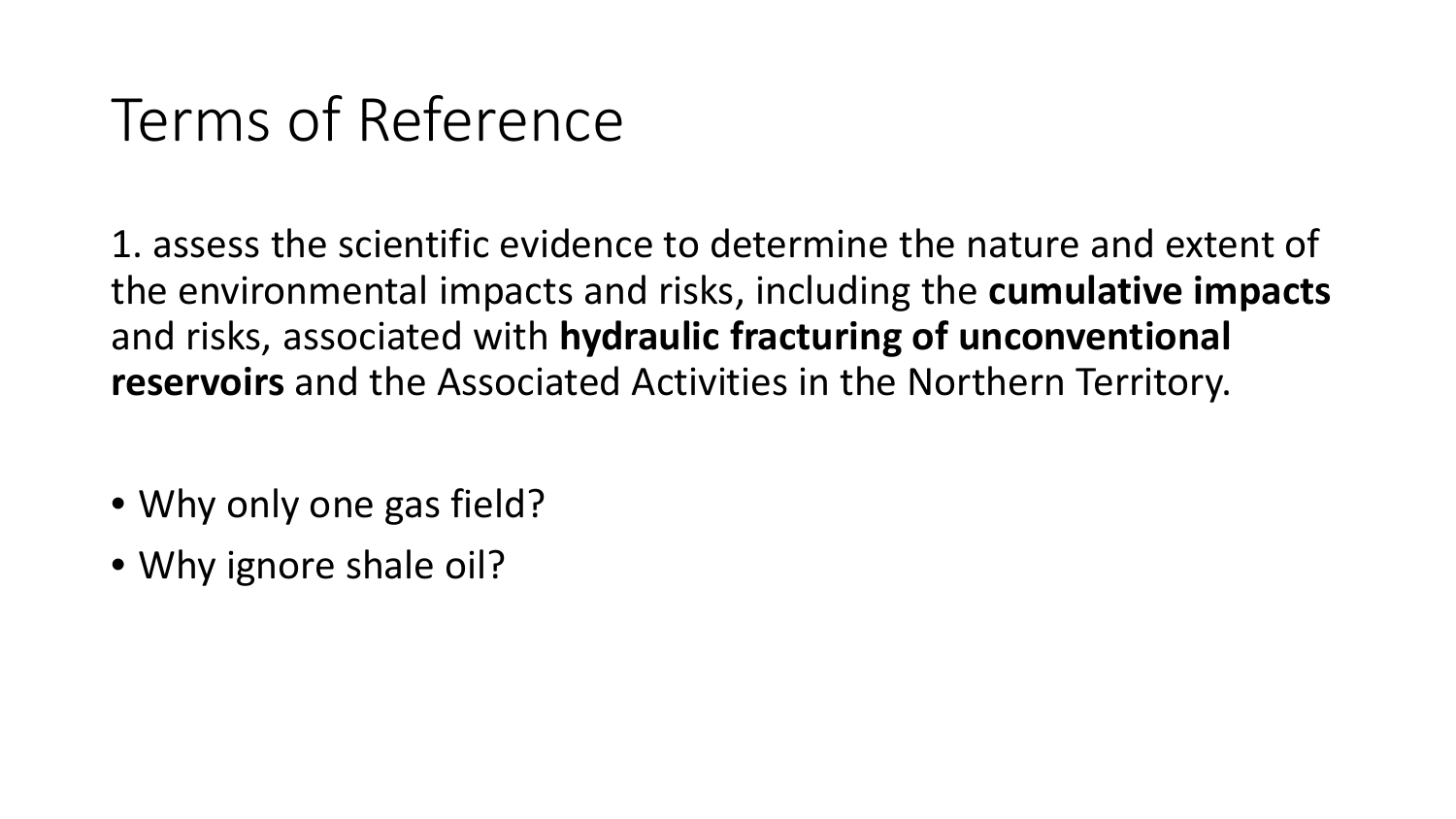## Why was shale oil ignored in the DFR?

- US EIA assesses 4.7 bbl recoverable shale oil in NT
- Likely to be a "key driver" of development Geoscience Australia
- Proponents actively and publicly targeting shale plays in NT
- US shale fracking largely driven by liquids. Most basins produce both Shale oil and gas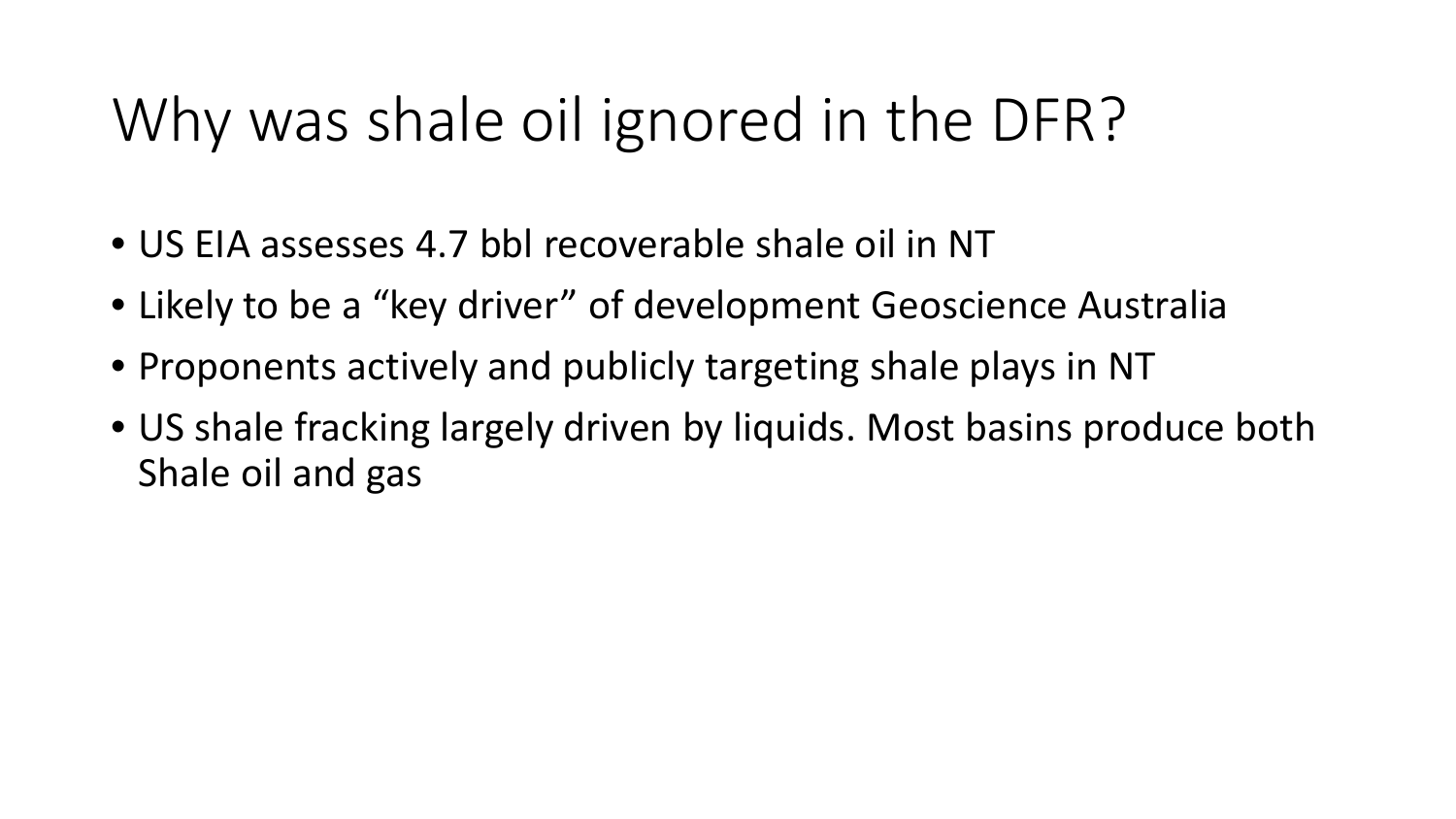## Illustration of relative gas and liquid hydrocarbon values.



(Gas valued at \$5/GJ and liquids at \$50/bbl.) Source: Forcey T, (2018) Inquiry submission.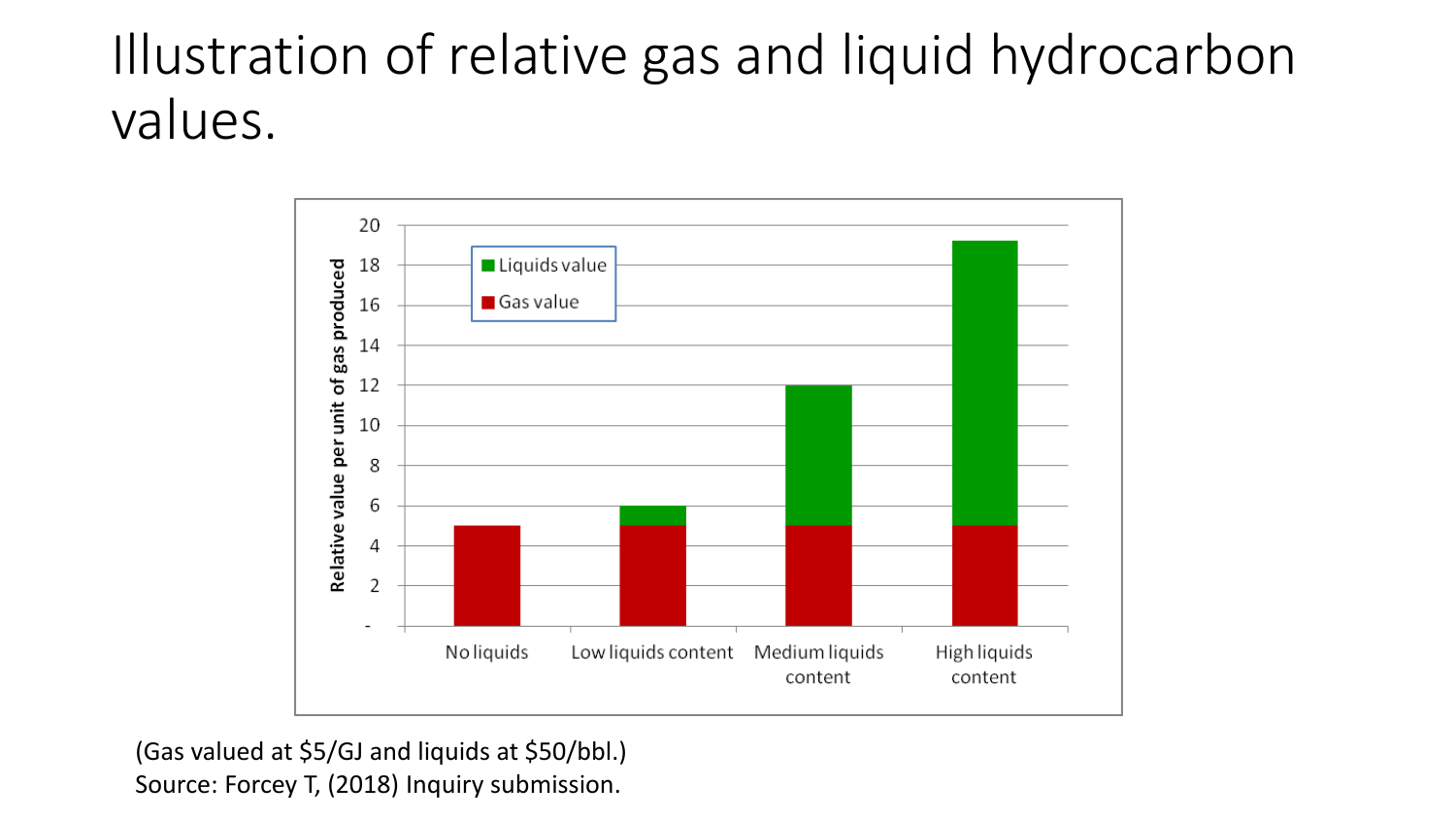## One gas field of 365 PJ/y….really?

#### **Marcellus Shale**

- Resource 224,000 PJ, smaller than NT (257,276). [source: EIA (2015)]
- Production 6860PJ/y (2017). Source [EIA 2017]

### **Queensland CSG**

- Smaller resource (around 130,000 PJ, half NT) [AEMO 2017)
- Zero to 1500 PJ year in under 8 years

EIA 2015: https://www.eia.gov/outlooks/aeo/assumptions/pdf/oilgas.pdf EIA 2017: https://www.eia.gov/naturalgas/weekly/img/201712 monthly dry shale.png AEMO 2017: https://www.aemo.com.au/Gas/National-planning-and-forecasting/Gas-Statement-of-Opportunities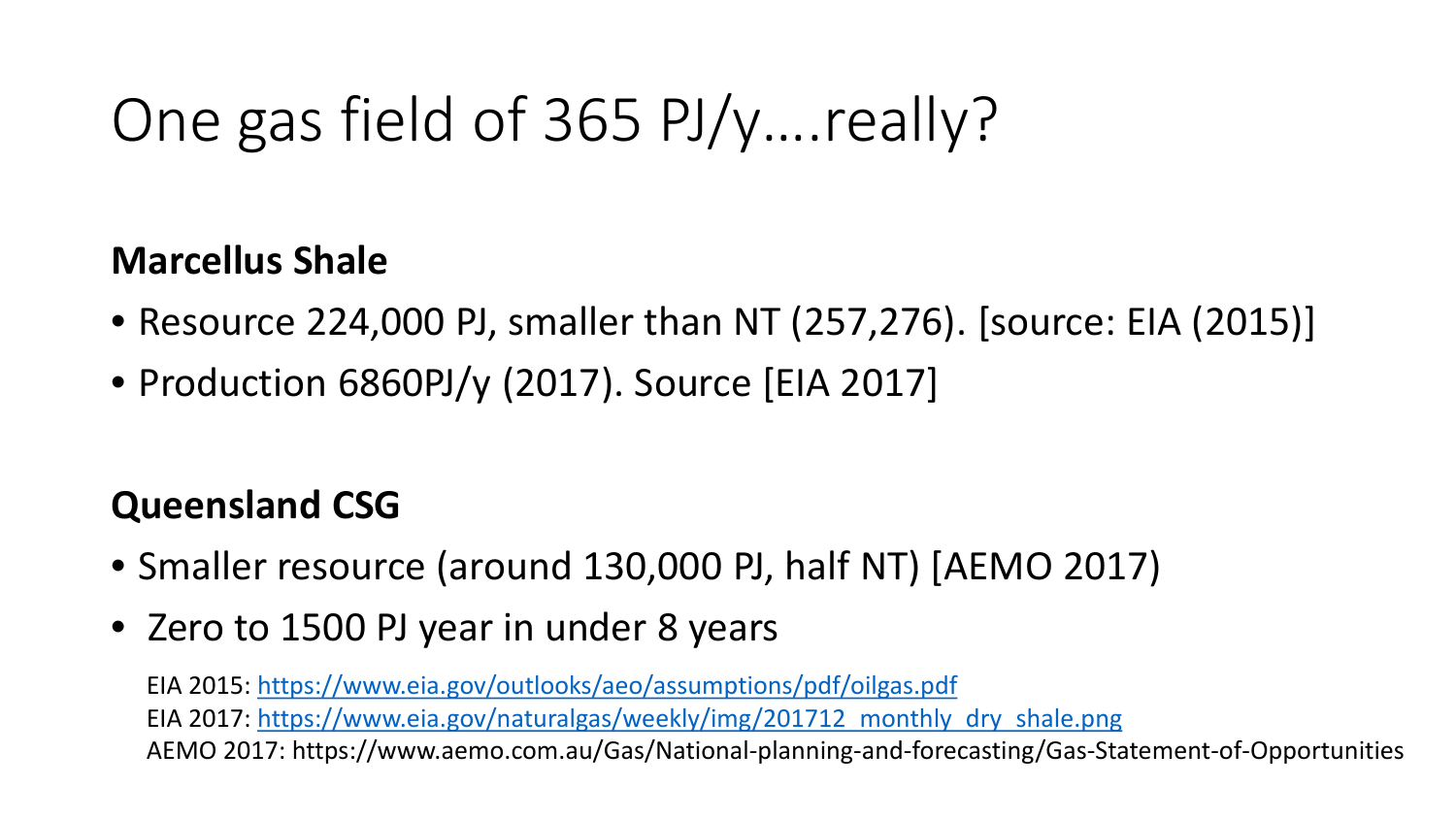## 257,276: PJ equivalent to 50- 130 coal power plants running for 40 years



#### Assumes 5% methane emissions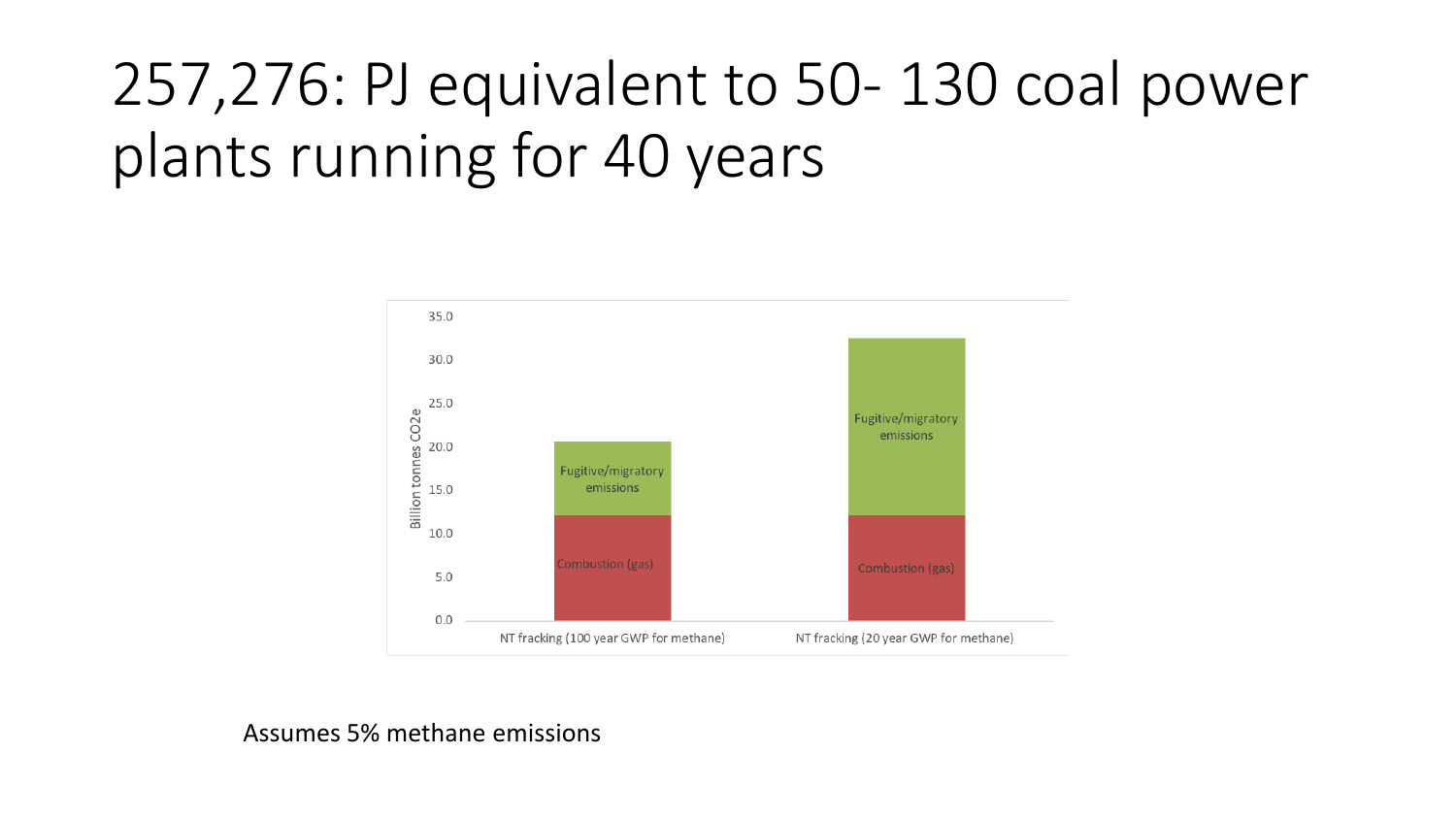Comparison of "fugitive emissions" to total CO2 warming is misleading and incorrect.

- *"annual fugitive methane emissions from natural gas production are about 0.2% of the annual anthropogenic greenhouse warming effect of carbon dioxide (based on data over the past decade)."*
- What is the purpose of this comparison? The warming impact of subset of gas emissions compared to total carbon dioxide emissions. The report is on Greenhouse gas emissions not "fugitive emissions".
- Calculations: Footnote 17 **(=2.3% x 0.19 x 0.33).**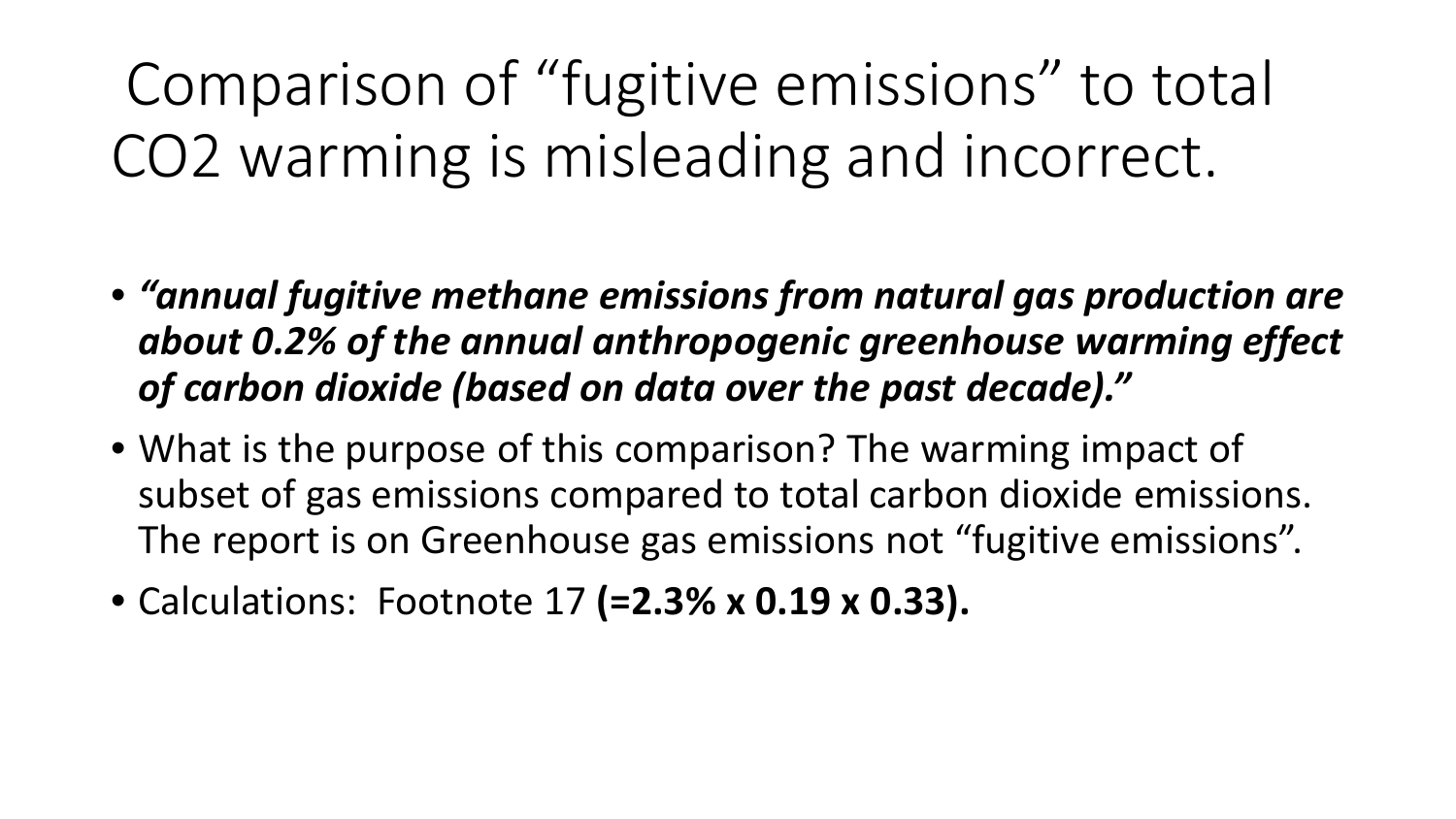- "the climate effect of methane compared to the annual added climate effect of anthropogenic carbon dioxide greenhouse effect *over the decade*."
- Uses **incorrect GWP** (36 X CO2) 100 year for decadal calculation.
- Using correct GWP (110 x CO2 IPCC) the climate effect is **7%**
- Using radiative forcing it is 6%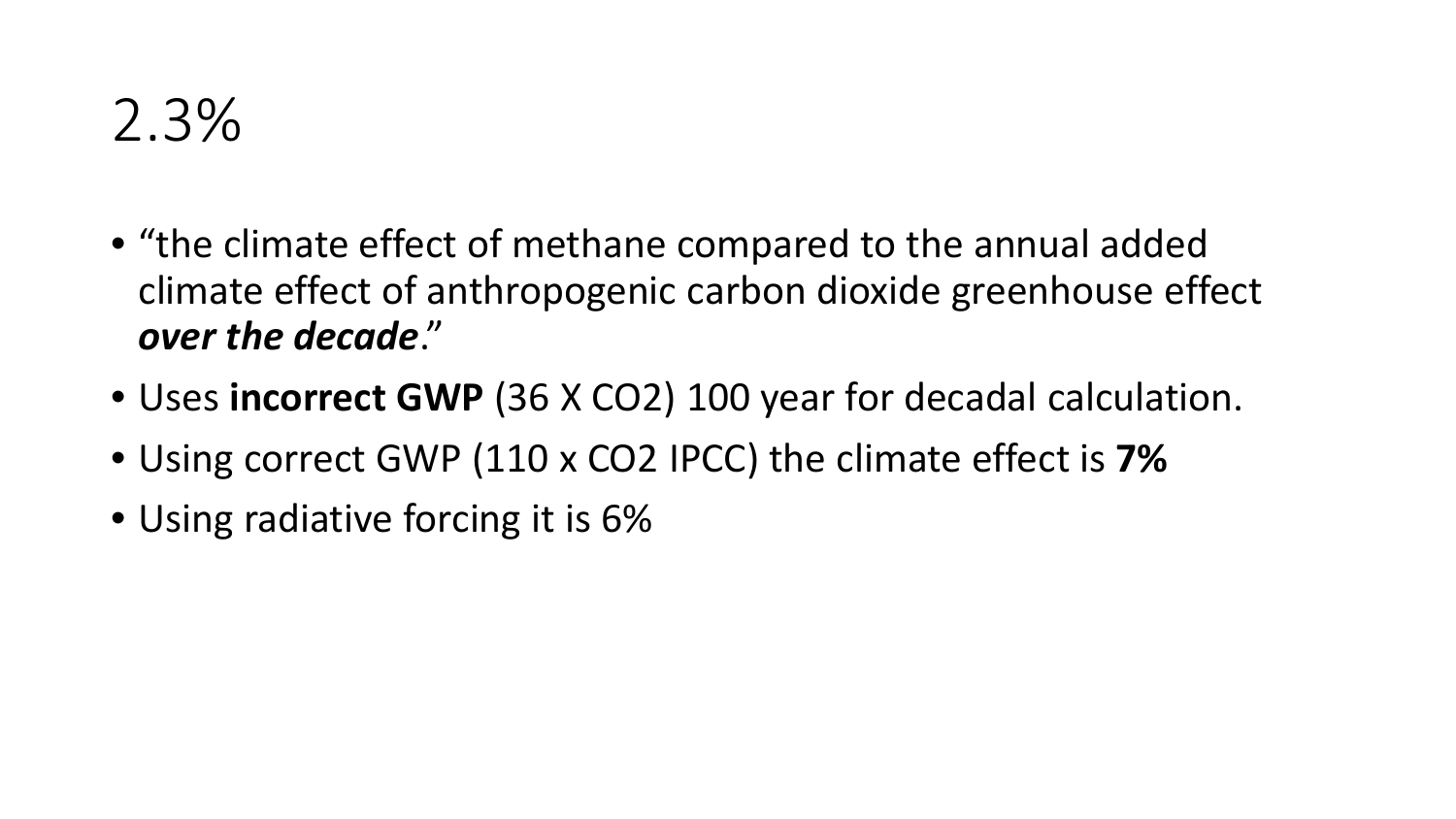*The proportion that fossil fuel methane emissions make up of total global methane emissions.*

- This comparison is misleading. It **includes natural sources** such as swamps. Only anthropogenic sources should be used as we have no control over natural sources.
- On a 558 Mt25 CH4 budget, 59% is anthropogenic (328Mt CH4). Of that 328Mt, 105Mt comes from fossil fuels, representing **32%** of the total anthropogenic budget, rather than 19%.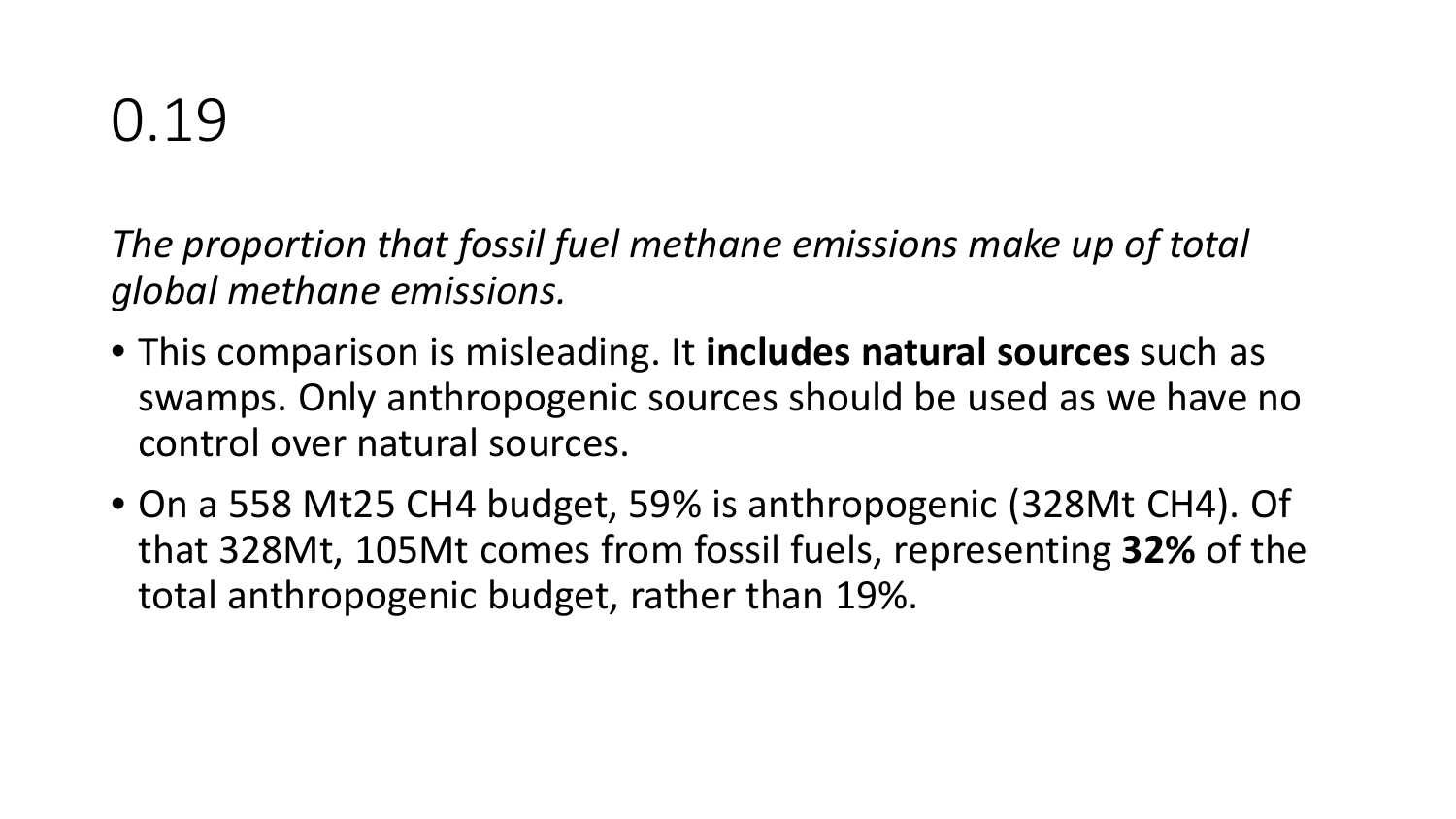"fugitive emissions from natural gas are one third of the emissions from fossil fuels globally"

- Why are oil emissions not included in this? NT fracking will include shale oil, so oil emissions should be included in the comparison.
- Oil and gas are believed to make up two thirds of man fossil fuel methane emissions, so this comparison should use **0.66**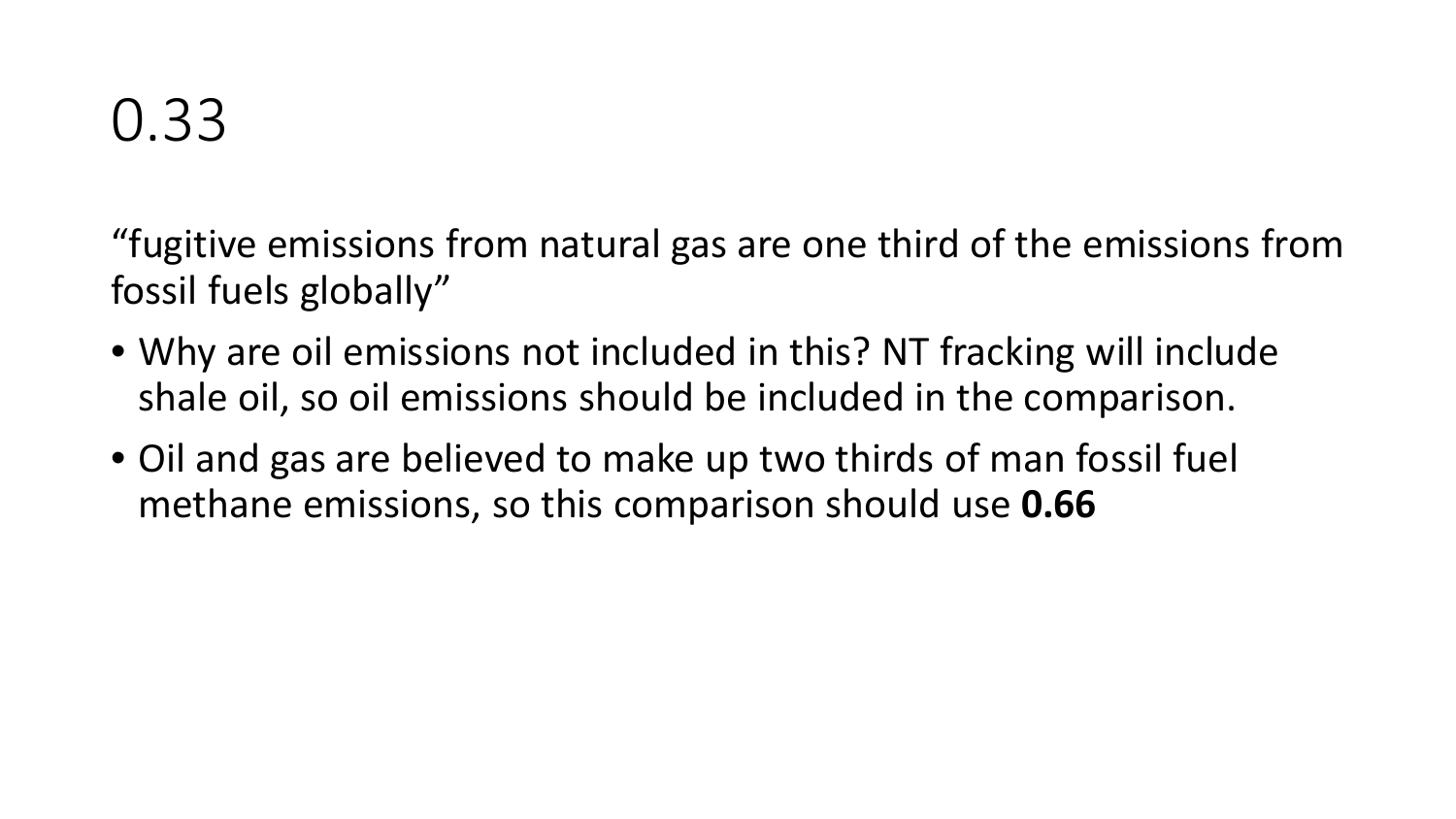## The missing 18%!

*"The most glaring omission is that is the effect of methane emissions from gas production are being compared to the total global carbon dioxide emissions, without acknowledging that 18.2% of the carbon dioxide emissions come from that same gas production" !*

Dimitri Laffleur submission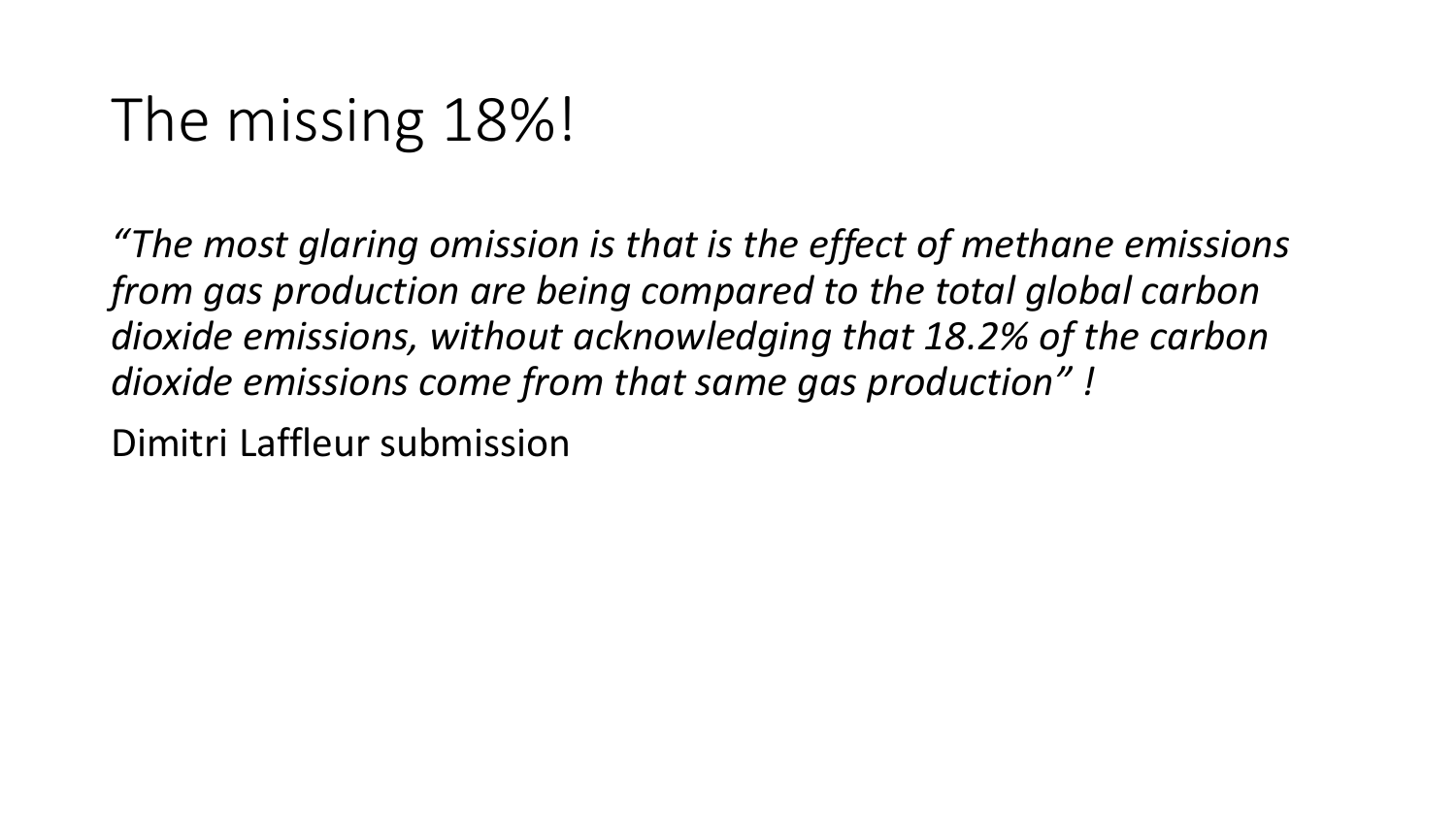Decline in fossil fuel methane as a % of global methane is incorrect

- Both global and US methane emission have increased recently. US methane emissions are thought to be 30% of global increase, coinciding with US shale expansion.
- *DFR: "Schwietzke et al noted that methane emissions from natural gas as a fraction of production have declined from approximately 8% to 2% over the past three decades".*
- This is outdated. NOAA/ NASA research Worden et.al. reconciled methane budget anomaly finding that in fact both methane and agricultural emissions had increased, **fossil fuel methane has increased by 12-19Mt/y CH4** …coinciding with US shale expansion.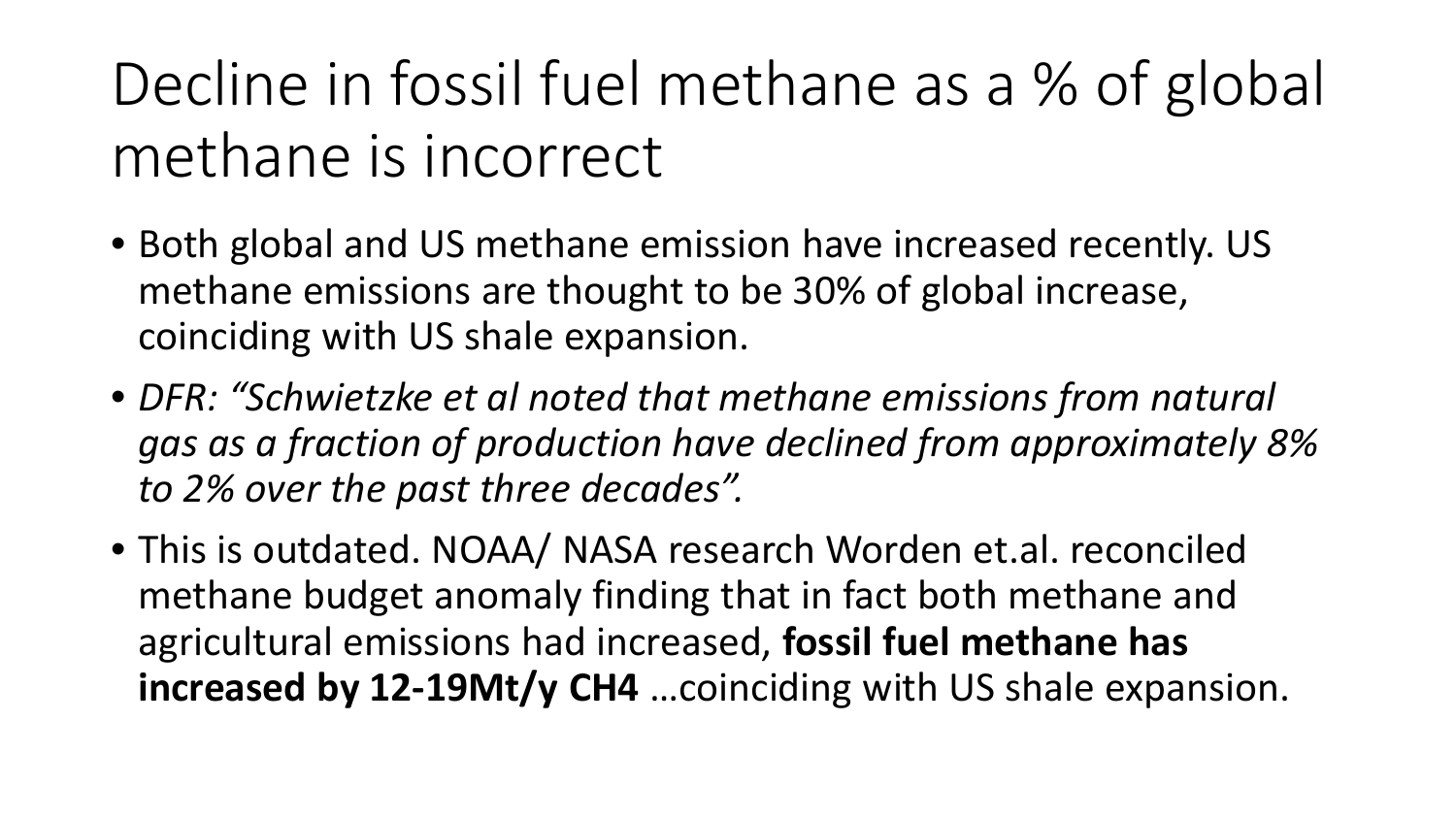## Measured methane emission up to 17% of production

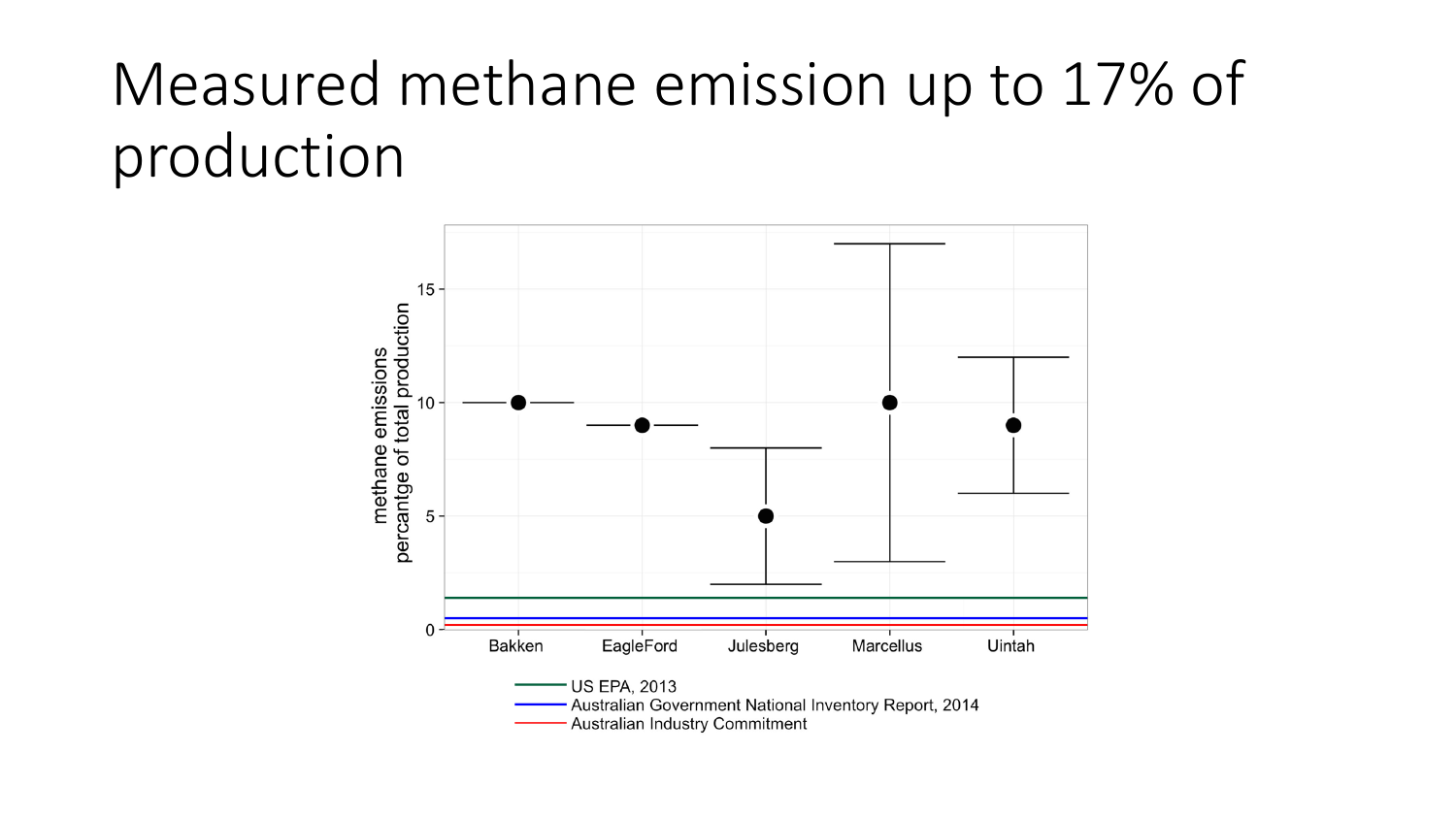## Top down v bottom up

*…in particular, it is difficult, if not almost impossible, to distinguish between the many sources of emissions when considering the results from 'top-down' investigations*. DFR

This is incorrect, all the main top down studies distinguish between sources of methane.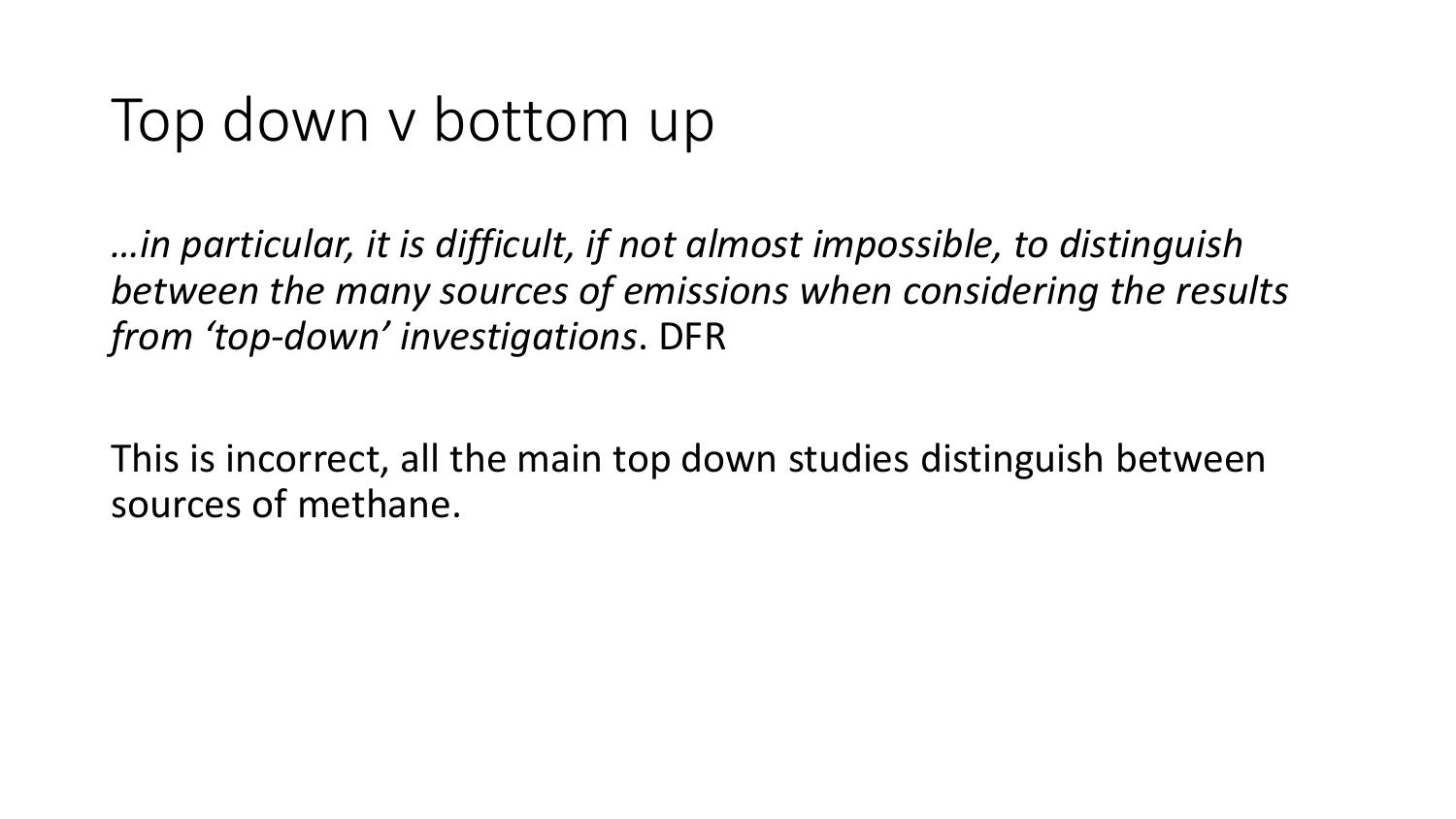Frankenberg et.al. (2016) used top down infrared imaging able to accurately identify individual methane plumes as small as 2 kg per hour.

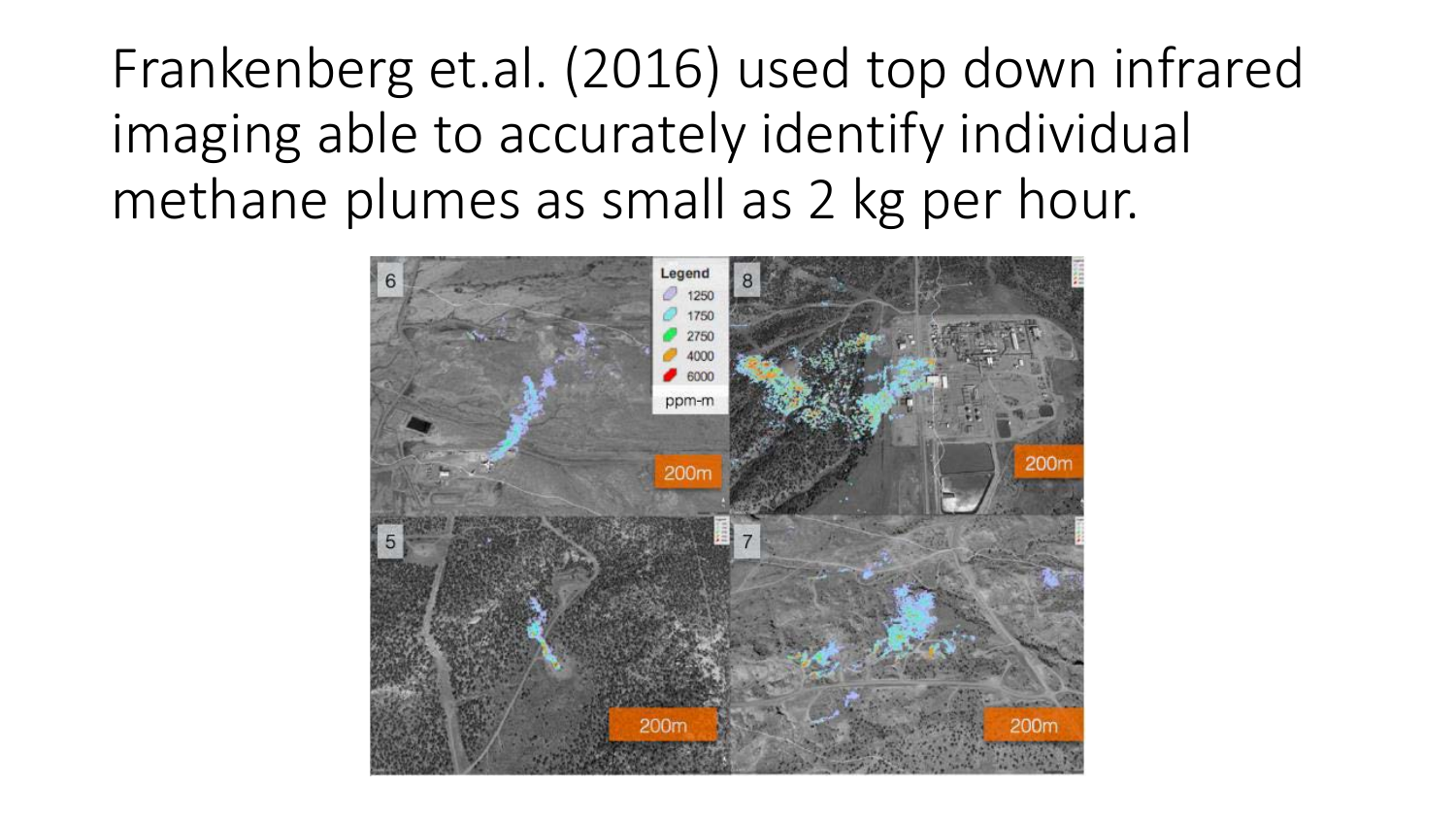## Recommendation

That development of gas fields in the Northern Territory should **not** go ahead under any circumstances, regardless of the level of fugitive emissions from the hydraulic fracking operations.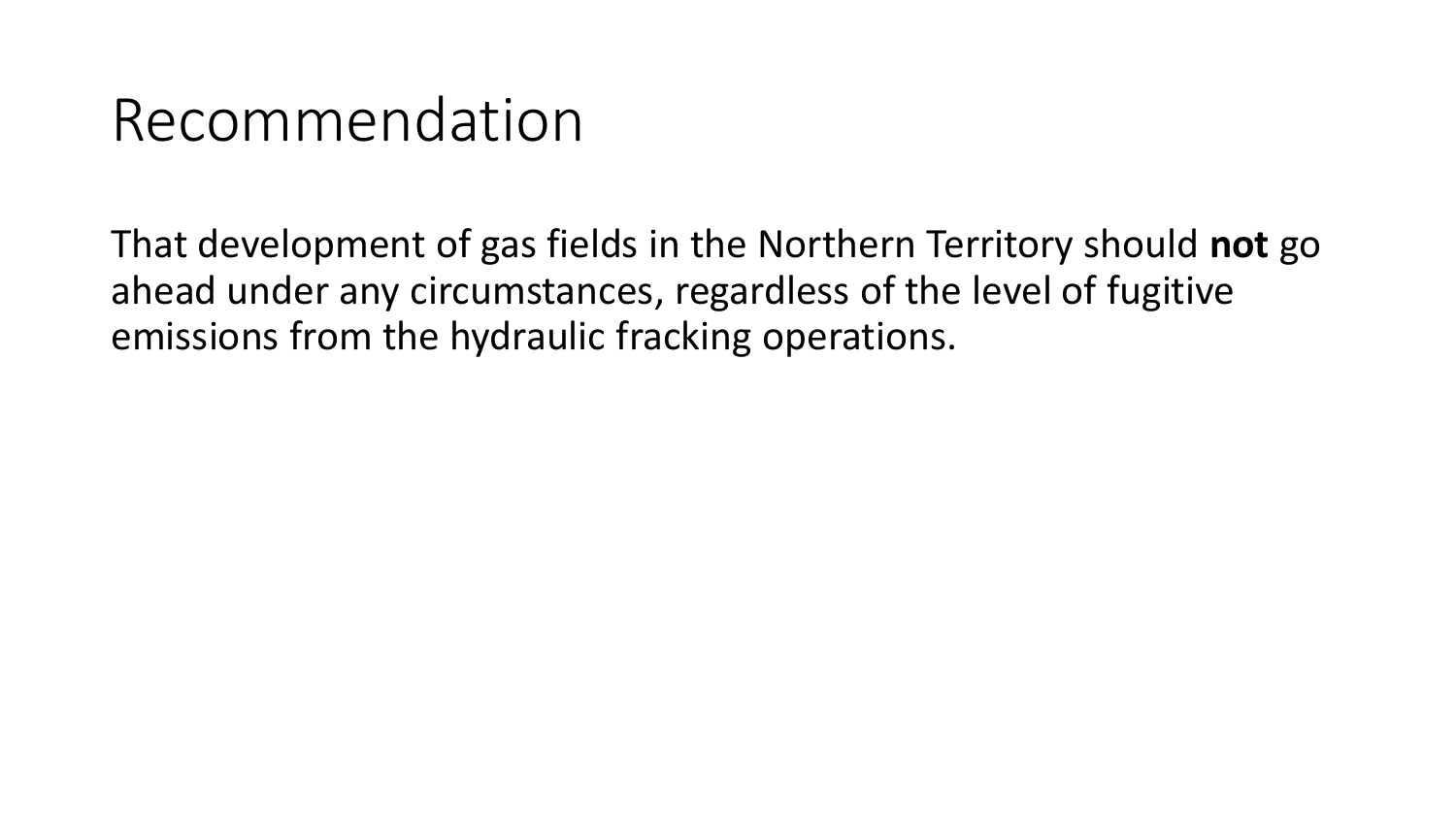